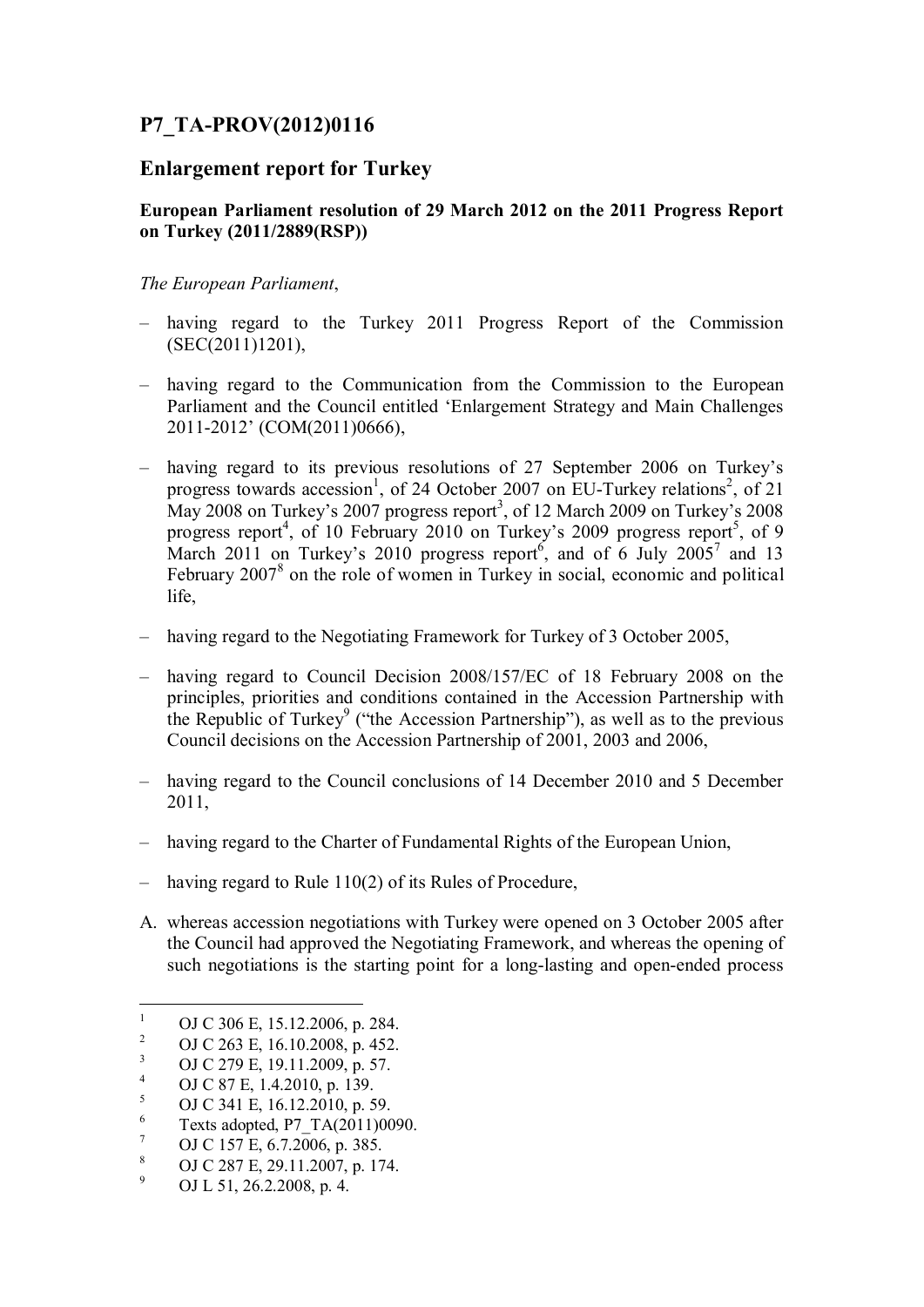based on rigorous conditionality and the commitment to reform;

- B. whereas Turkey has committed itself to reforms, good neighbourly relations and progressive alignment with the EU, and whereas these efforts should be viewed as an opportunity for Turkey itself to modernise, and consolidate and further improve its democratic institutions, the rule of law and the observance of human rights and fundamental freedoms;
- C. whereas full compliance with all Copenhagen criteria and EU integration capacity, in accordance with the conclusions of the December 2006 European Council meeting, remain the basis for accession to the EU, which is a community based on shared values, sincere cooperation and mutual solidarity between all its Member States;
- D. whereas in its 2011 Progress Report the Commission concluded that Turkey was a key country for the security and prosperity of the European Union, that its contribution to the European Union in a number of crucial areas would be fully effective with a positive agenda and a credible approach to the negotiation process, that it remained essential that Turkey continue its reforms concerning the political criteria and that significant further efforts were needed to guarantee fundamental rights;
- E. whereas the Commission has launched a renewed positive agenda between the EU and Turkey in order to shape the future jointly in a proactive way; whereas this positive agenda builds on the solid fundamentals of EU-Turkey relations and moves the reform process forward; whereas this new initiative does not replace the accessions negotiations, but complements them in order to support reforms and expand rights and freedoms for Turkish citizens;
- F. whereas Turkey has still not implemented, for the sixth consecutive year, the provisions stemming from the EC-Turkey Association Agreement and the Additional Protocol thereto;
- G. whereas, for its own benefit, and with a view to enhancing stability and promoting good neighbourly relations and positive political and economic partnership, Turkey needs to step up efforts to solve outstanding bilateral issues, including unsettled legal obligations and land and maritime border and airspace disputes with its immediate neighbours, in accordance with the provisions of the UN Charter and with international law;
- H. whereas Turkey's economy has tripled in size over the past decade, has grown by almost 10 % in the last year and is considered one of the fastest growing economies in the world and one of the seven largest emerging economies in the world; whereas trade between the European Union and Turkey totalled EUR 103 billion in 2010, Turkey being the Union's seventh largest trading partner and the Union being Turkey's largest, with 80 % of Foreign Direct Investment in Turkey coming from the European Union; whereas EU enterprises have created more than 13 000 businesses in Turkey; whereas, however, Turkey's per capita GDP remains low compared to most Member States, particularly the more competitive ones; whereas a relatively low per capita GDP in a large candidate country creates particular challenges in the areas of economic and social convergence with current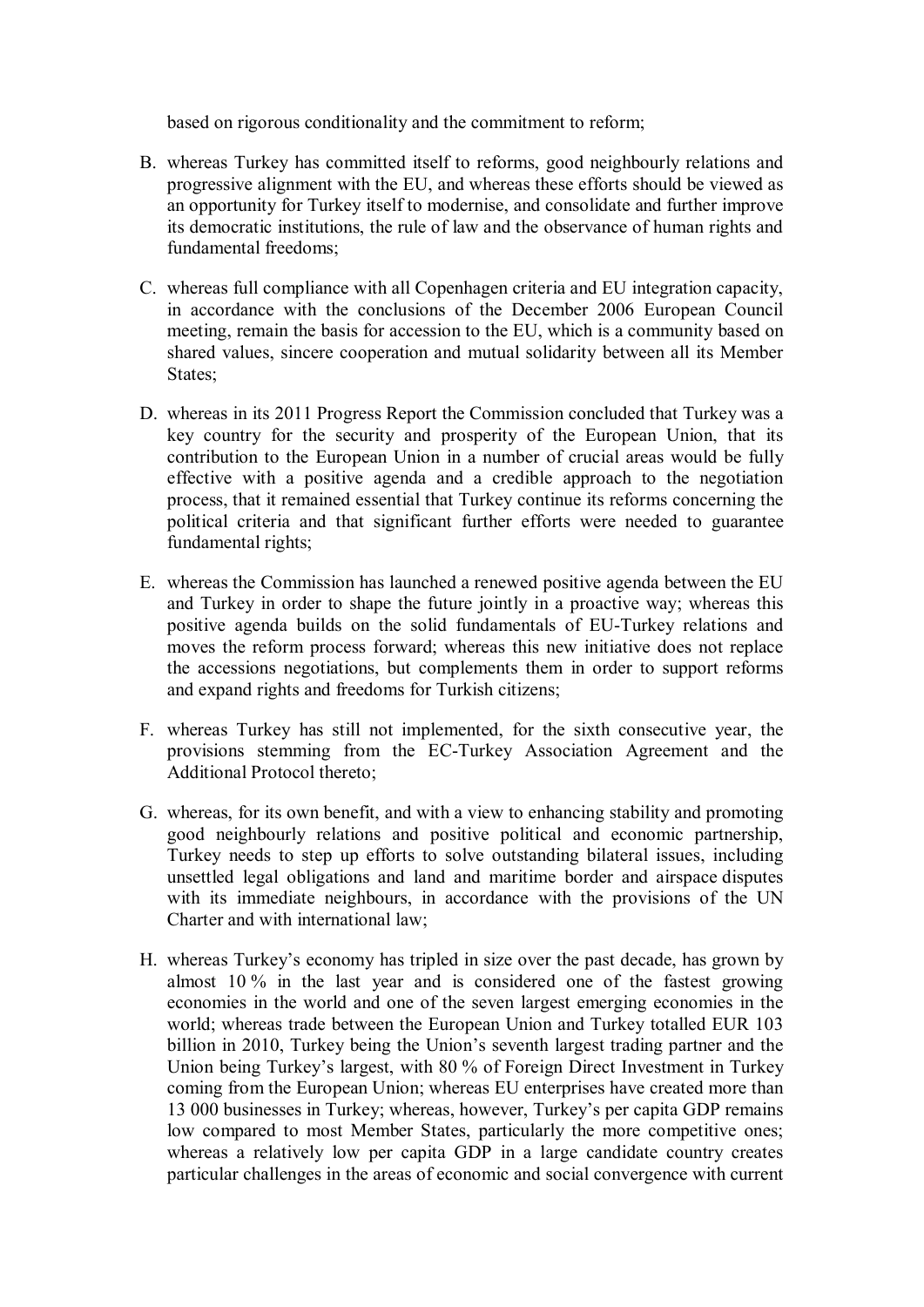Member States; whereas economic growth should also respect the principle of environmental sustainability; whereas Turkey and the EU both stand to profit from continued economic integration;

- I. whereas EU dialogue and cooperation with Turkey on stability, democracy and security in the broader Middle East are strategic; whereas Turkey, built on a solid secular State, could, in the context of an effective reform process, prove to be a source of inspiration for democratising Arab States in their efforts to complete their democratic transition and socio-economic reforms; whereas structured dialogue between the EU and Turkey on the progressive coordination of their respective foreign and neighbourhood policies could provide unique synergies, in particular in support of democratisation and socio-economic reform of the entire Mediterranean region and the Middle East in general and with regard to the challenges posed by Iran;
- J. whereas Turkey is a major EU energy corridor for Caucasian and Caspian oil and gas resources and has strategic proximity to Iraq and its developing crude oil and natural gas markets; whereas the planned Nabucco pipeline remains one of the EU's highest energy security priorities; whereas Turkey and Azerbaijan concluded an agreement on 25 October 2011 on the transit of Azerbaijani gas on Turkish soil, which will open the Southern gas corridor, reinforce gas supplies to the planned Nabucco pipeline and to the ITGI (Interconnector Turkey-Greece-Italy) gas transit corridor, thereby reinforcing the Union's energy security; whereas Turkey has significant potential for renewable energy from its considerable solar, wind and geothermal resources;
- K. whereas lasting peace, stability and prosperity in the Balkans are strategically important both for the EU and Turkey;

#### *Interdependence and mutual commitment*

- 1. Stresses the interdependence between the European Union and its Member States and Turkey; recognises the economic and growth potential of Turkey and its significant role for regional stability and energy security; underlines that such interdependence is complemented by the value of potential synergies between the Union's and Turkey's foreign and security policy and neighbourhood policy, with benefits and reinforced leverage for both; believes, however, that such interdependence can only produce positive results if it is framed in a context of mutual commitment, strategic dialogue and effective cooperation, successful delivery in the reform process and the implementation of reforms and good relations between Turkey and neighbouring Member States;
- 2. Welcomes and expresses its support for the Commission's efforts to develop a fresh positive agenda covering a broad range of areas of common interest and aimed at a new dynamism in EU-Turkey relations, tangible results and benefits for both sides and the possibility for the EU to remain the benchmark for continued reform in Turkey and to move Turkey closer to fulfilling the criteria for accession; supports dialogue with Turkey on free-trade agreements signed by the EU which have a potential impact on Turkey in the framework of the Customs Union; takes the view that renewed efforts should be invested in creating the conditions for the opening of chapters in the field of justice and fundamental rights; insists that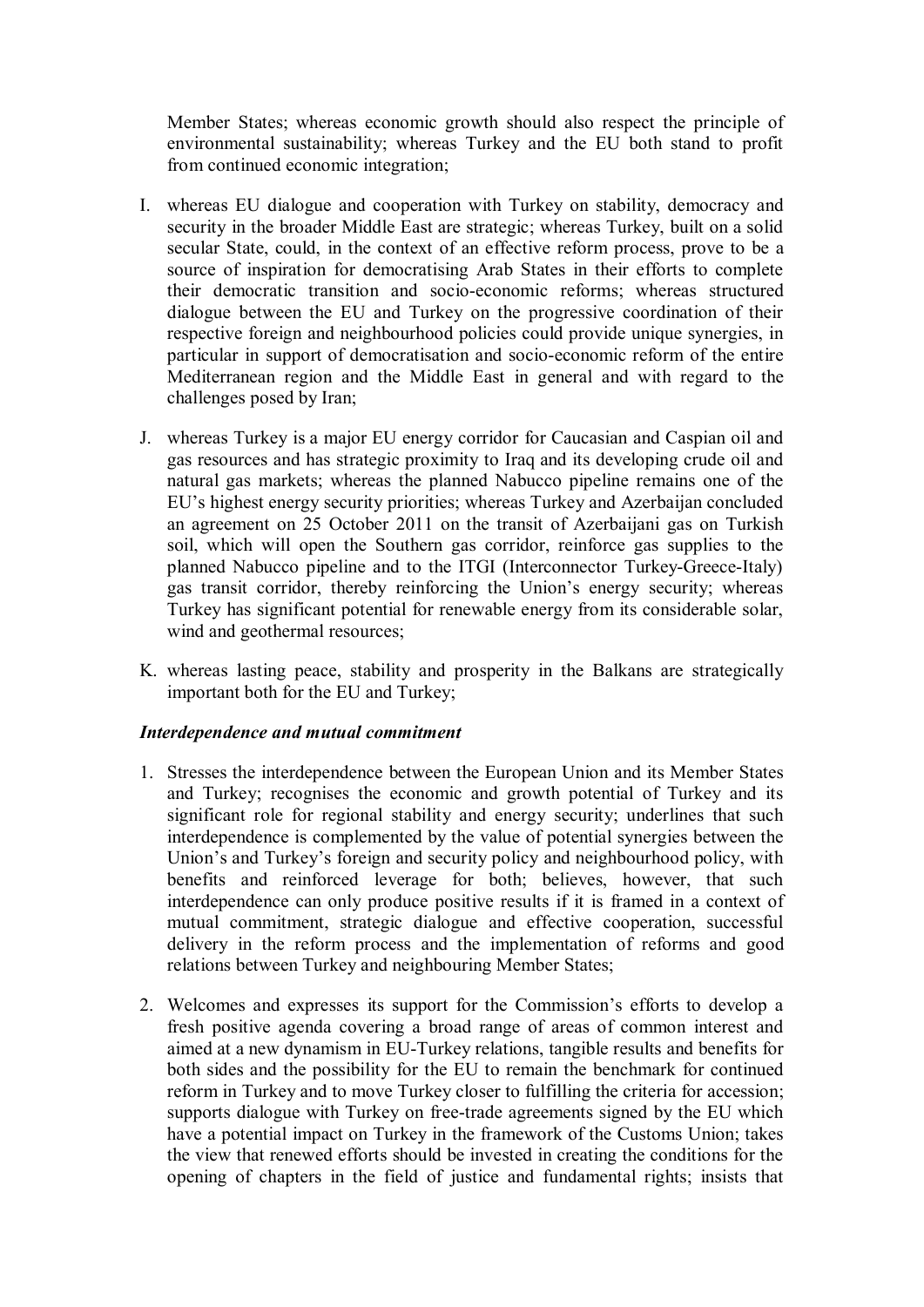relations between Turkey and its neighbouring Member States are a key factor in revamping negotiations and dialogue;

3. Notes that Turkey is the only candidate country which does not have visa liberalisation; stresses the importance of facilitating access to the European Union for business people, academics, students and representatives of civil society; supports the efforts of the Commission and the Member States to implement the visa code, harmonise and simplify visa requirements and create new visa facilitating centres in Turkey; urges Turkey to sign and implement the EU-Turkey readmission agreement without further delay and to ensure that, until this agreement enters into force, existing bilateral agreements are fully implemented; underlines the importance of intensifying cooperation between the EU and Turkey on migration management, the fight against human trafficking and border controls, inter alia in light of the large percentage of illegal immigrants entering EU territory via Turkey; asks for the progressive convergence of the visa policies of Turkey and the EU with regard to citizens of third countries; takes the view that, once the readmission agreement is signed, the Council should mandate the Commission to initiate the visa dialogue and define the roadmap for visa liberalisation;

## *Fulfilling the Copenhagen criteria*

- 4. Commends Turkey for the electoral process, on the occasion of the general elections in June 2011, which saw a high voter turnout and was praised by international observers as democratic and shaped by a vibrant civil society; reiterates yet again the importance of a reform of the law on political parties and of the electoral law, with the lowering of the 10 % minimum threshold for representation in parliament, which is the highest threshold in any of the Council of Europe member countries and cannot adequately reflect the pluralism of Turkish society; calls for the removal of all obstacles to the establishment of political groups in the Turkish Grand National Assembly (TGNA);
- 5. Welcomes the decision by the new Government of the Republic of Turkey to establish a Ministry of EU Affairs, which reflects the awareness that renewed efforts, commitment and dialogue are of absolute importance;
- 6. Recalls the fundamental role of the TGNA as the centre of Turkey's democratic system and therefore underlines the need to give the TGNA a more important role in providing all political parties with a platform, based on checks and balances, for their contribution to democratic dialogue and in promoting an inclusive reform process;
- 7. Recalls the need to continue work on the implementation of the 2010 constitutional reform package and calls on the Commission to include a detailed analysis of the progress of the implementation process in the 2012 Progress Report;
- 8. Expresses its full support for the drafting of a new civilian constitution for Turkey as a unique opportunity for true constitutional reform, promoting democracy, the rule of law, guarantees for fundamental rights and freedoms (in particular freedom of expression and freedom of the media), pluralism, inclusiveness, good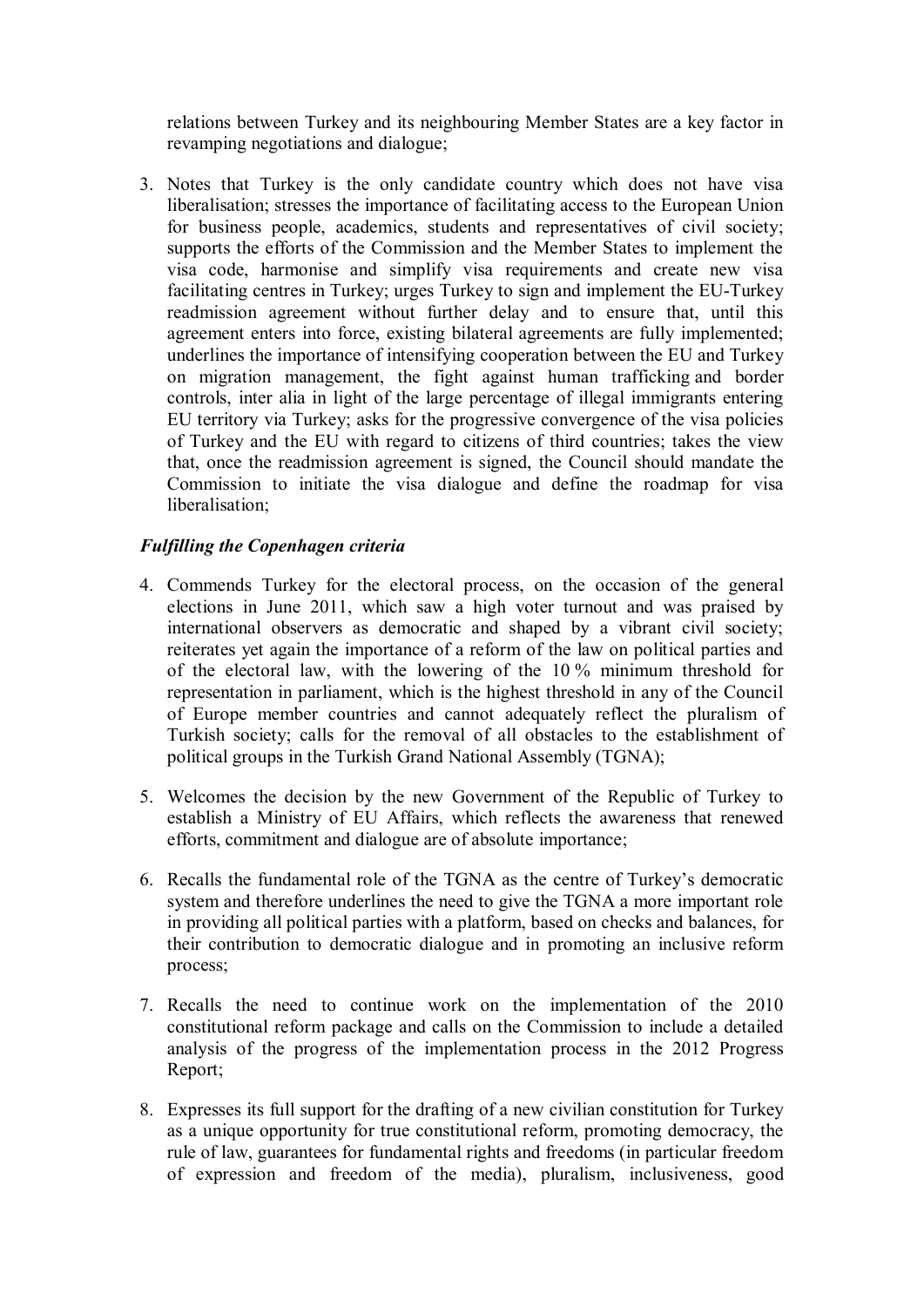governance, accountability and unity in Turkish society, in full compliance with the EU Charter of Fundamental Rights; calls on all political parties and the actors concerned to support and take a positive and constructive approach to the negotiation of the new constitution, based on consensus and constructive compromise; stresses the need to continue the preparatory work in the drafting process and welcomes in this regard the decision to ensure equal representation of all political forces in the Constitutional Conciliation Committee and the pledge to base the drafting process on the broadest possible consultation of all segments of society as part of a process which genuinely engages Turkish civil society; stresses that the new constitution should uphold the rights of all groups and individuals in Turkey, guarantee the separation of powers, ensure the independence and impartiality of the judiciary, secure full civilian oversight of the military and promote an inclusive Turkish citizenship;

- 9. Encourages Turkey to use the constitutional drafting process as an opportunity to develop a more realistic and democratic identity allowing for the full recognition of all its ethnic and religious communities, to acknowledge that modern citizenship should be of a non-ethnic nature, and to include the protection of mother-tongue language rights in the new civil Constitution;
- 10. Stresses the importance of serene and constructive relations between Government and Opposition as a precondition for an effective reform process; recalls that a truly democratic and pluralistic society must rest at all times on the two pillars of Government and Opposition and on continuous dialogue and cooperation between the two; expresses, in this context, its concern about ongoing trials and long pretrial detention periods affecting Members of the TGNA and about the judicial probe launched to lift parliamentary immunity of Mr Kemal Kılıçdaroğlu, the leader of the main opposition party; stresses that, where members of parliament have to fulfil their duties under the threat of prosecution, democracy and freedom of expression are not guaranteed;
- 11. Welcomes the continued efforts to improve civilian oversight of the military, in particular the adoption of the Law on the Court of Accounts in December 2010 to ensure civilian oversight of military expenditure; calls for the implementation of the full oversight of the court over the expenses of the military: calls for the gendarmerie and armed forces to be brought under civilian jurisdiction and for the gendarmerie to be brought under the scrutiny of the Ombudsman; emphasises the need to ensure the armed forces' operational capability, given the importance of Turkey's NATO membership;
- 12. Stresses that the reform of the judicial system is an indispensable prerequisite for Turkey's modernisation and that such reform must lead to a modern, efficient, fully independent and impartial judicial system, guaranteeing due process of law for all citizens; welcomes in this regard the adoption of legislation on the High Council of Judges and Prosecutors (HSYK) and on the Constitutional Court, in close consultation with the Venice Commission; encourages the Government of Turkey to implement the 2011 recommendations of the Venice Commission, in particular with regard to the mode of election to the HSYK, the role of the Minister of Justice in this body, and the mode of appointment of judges and prosecutors; calls for steps to be taken to ensure that the decisions of the HSYK are transparent and subject to judicial control; points to the need to take further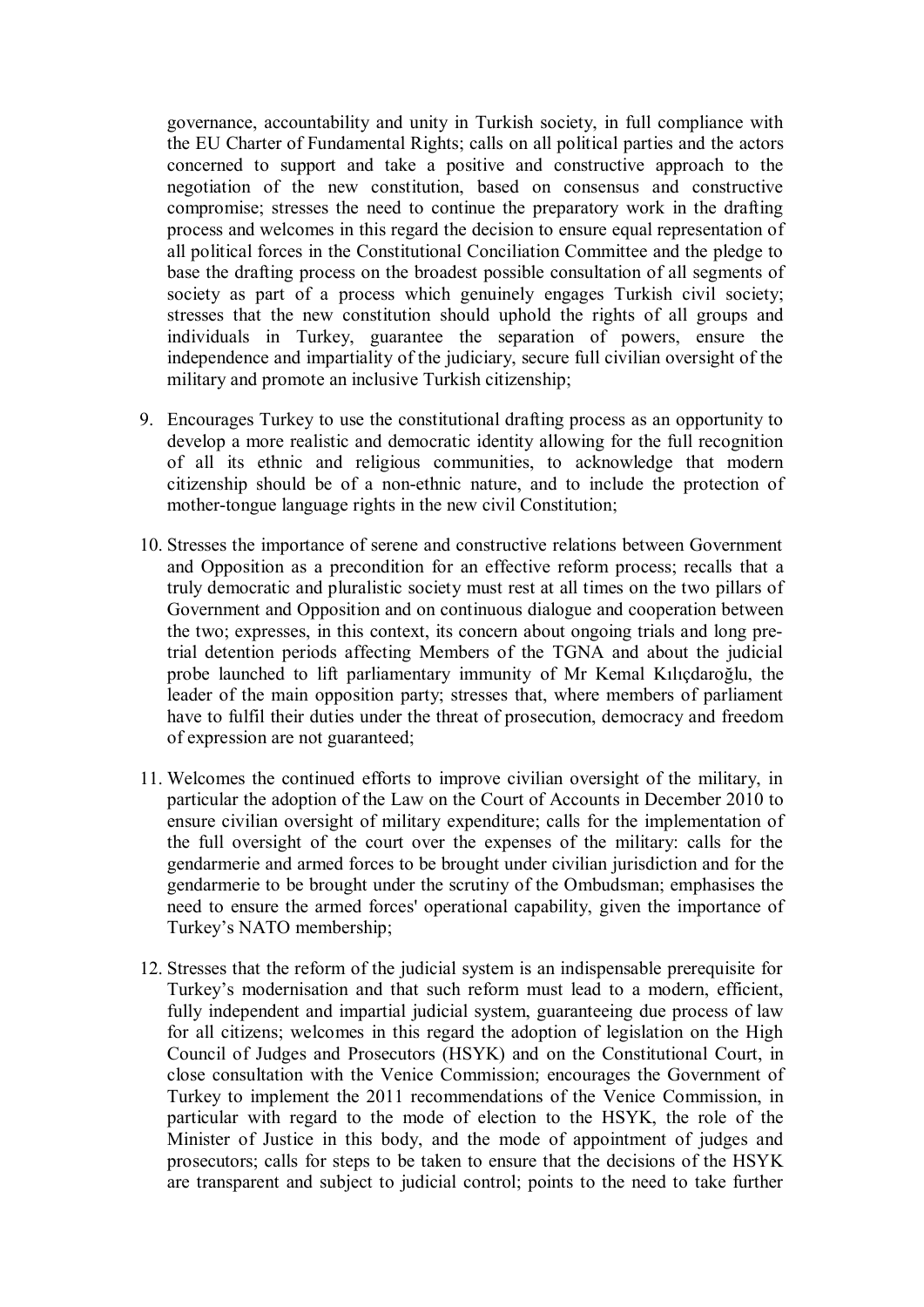steps towards ensuring the possibility of judicial review for all first-instance decisions of the High Council on promotions, transfers to another location and disciplinary sanctions; welcomes the decision of the Ministry of Justice to establish a directorate-general for human rights responsible for the full, effective and timely implementation by Turkey of the judgments of the European Court of Human Rights; regrets, in this connection, the growing number of new applications to the European Court of Human Rights; appreciates the new proposals to reform the judicial system, in particular with regard to detention criteria, as a first step in the right direction;

- 13. Takes the view that the new legislation on the Constitutional Court should ensure that this judicial instance has the competence to assess and review the compatibility of Turkish legislation with international agreements which Turkey has ratified, such as the European Convention on Human Rights;
- 14. Expresses concern at the latest verdict rendered on the Hrant Dink case; stresses the vital importance of a full investigation into the murder of Hrant Dink and of bringing all persons responsible to justice, and underlines in this context the judgment of the European Court of Human Rights in 2010, which ruled that Turkey had failed to conduct effective investigations into the murder of Hrant Dink; considers this trial to be a test for the rule of law and the independence of the judiciary in Turkey;
- 15. Reiterates its concern that judicial procedures have still not been sufficiently improved as regards their efficiency and rules to ensure the right to a fair and expeditious trial, including the right to access incriminating evidence and trial documents in the early phases of proceedings and sufficient guarantees for all suspects; reiterates its serious concern at the excessively long periods of pre-trial detention, which can currently go up to ten years and become de-facto punishment without a trial; urges the TGNA to reform legislation in this regard in accordance with the European Convention on Human Rights and Council of Europe standards, bringing maximum pre-trial detention periods in Turkey into line with average pre-trial detention periods in the European Union; urges the government to continue its reforms and review the Anti-Terror Law and the Turkish Penal Code; recalls that Parliament's Ad Hoc Delegation for the Observation of the Trials of Journalists in Turkey will continue to follow developments; is alarmed by the high number of juvenile prisoners  $-2500 -$  in the 12-18 age group;
- 16. Calls on the Turkish Government, in order to address the ongoing backlog of cases, to bring its regional courts of appeal, which were legally due to be operational by June 2007, into operation as soon as possible and to focus on training judges for this purpose;
- 17. Underlines the importance of each citizen's right to proper defence in court cases and recalls the responsibility of the State to guarantee access to legal defence; recalls also that lawyers should enjoy civil and criminal immunity for statements made in good faith in written or oral pleadings or in their professional appearances before a court, tribunal or other legal or administrative authority; asks Turkey to ensure that lawyers are able to perform all of their professional functions without intimidation, hindrance, harassment or improper interference;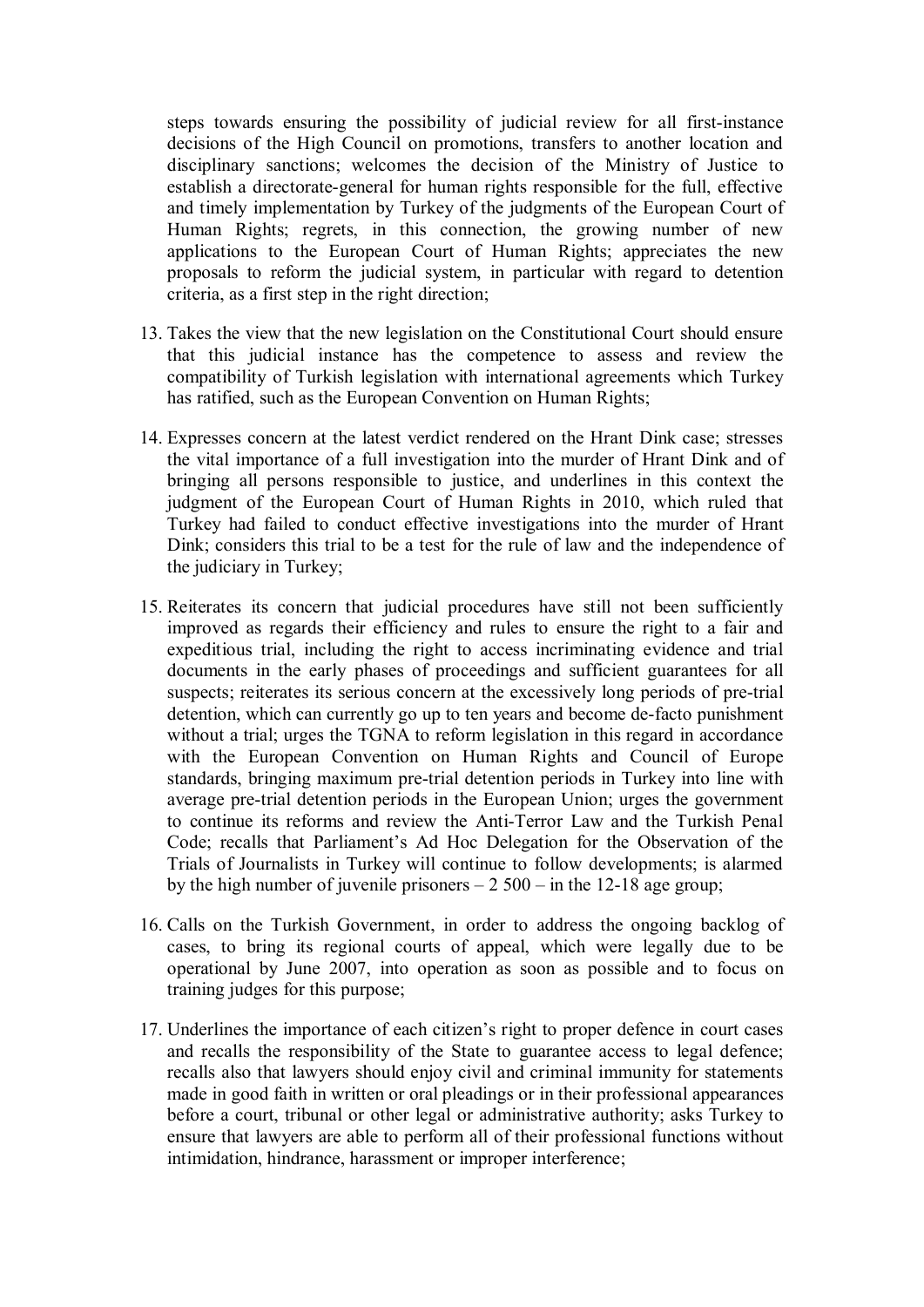- 18. Stresses that investigations of alleged coup plans, such as the 'Ergenekon' and 'Sledgehammer' cases, must demonstrate the strength and the proper, independent, impartial and transparent functioning of Turkish democratic institutions and the judiciary, and their firm, unconditional commitment to respect for fundamental rights; is concerned about the allegations regarding the use of inconsistent evidence against the defendants in these cases; calls on the Commission to closely follow the aforementioned cases and to publicise the findings in more detail in an annex to its 2012 Progress Report;
- 19. Expresses its relief over the release, pending trial, of journalists Ahmet Şik, Nedim Şener, Muhammet Sait Çakir and Coşkun Musluk as an important step in restoring respect for fundamental freedoms in Turkey; underlines, however, that their release should not obscure the fact that dozens more journalists are still imprisoned;
- 20. Reiterates its concern about the practice of bringing criminal prosecutions against human rights defenders, activists and journalists who communicate evidence of human rights violations or raise other issues in the public interest as a contribution to the debate of a pluralistic society; stresses that such prosecutions affect the public perception about the independence and impartiality of the justice system; considers the criminalisation of opinions as a key obstacle to the full protection of human rights in Turkey and deplores the disproportionate restriction of the freedoms of expression, association and assembly;
- 21. Is concerned about the wide margin of interpretation and application allowed by the Anti-Terror Law and the Criminal Code, in particular in cases where membership of a terrorist organisation has not been proven and where an act or statement is deemed to coincide with the aims of a terrorist organisation; expresses concern regarding continuing reports of torture and illtreatment in police stations and in prisons, the excessive use of force by police officers during demonstrations and the lack of progress in bringing State officials to justice for alleged human rights abuses; urges Turkey to review the Anti-Terror Law as a matter of priority and to comply rigorously with its international human rights obligations by amending its relevant legislation; welcomes the decision to provide judges and prosecutors with in-service training on freedom of expression and freedom of the press and on the fundamental role of the European Court of Human Rights; urges the Government of Turkey to provide systematic adequate training to its police on the case law of the European Court of Human Rights; emphasises the need to set up an effective police complaint mechanism; would welcome further measures to improve direct access to Turkish courts by individual citizens in defence of their rights in order to reduce the number of cases filed at the European Court of Human Rights in Strasbourg;
- 22. Insists that the ongoing trials against journalists should be carried out in a transparent manner, respecting the rule of law and ensuring appropriate conditions, such as providing venues that are suited to the type of hearings being held, distributing accurate transcripts to detained persons and providing information to the journalists regarding the charges brought against them, thus ensuring that the conditions of the trial do not negatively impact the verdict; is deeply concerned about the conditions under which the detained journalists are held; regrets the lack of exact figures on the number of journalists detained and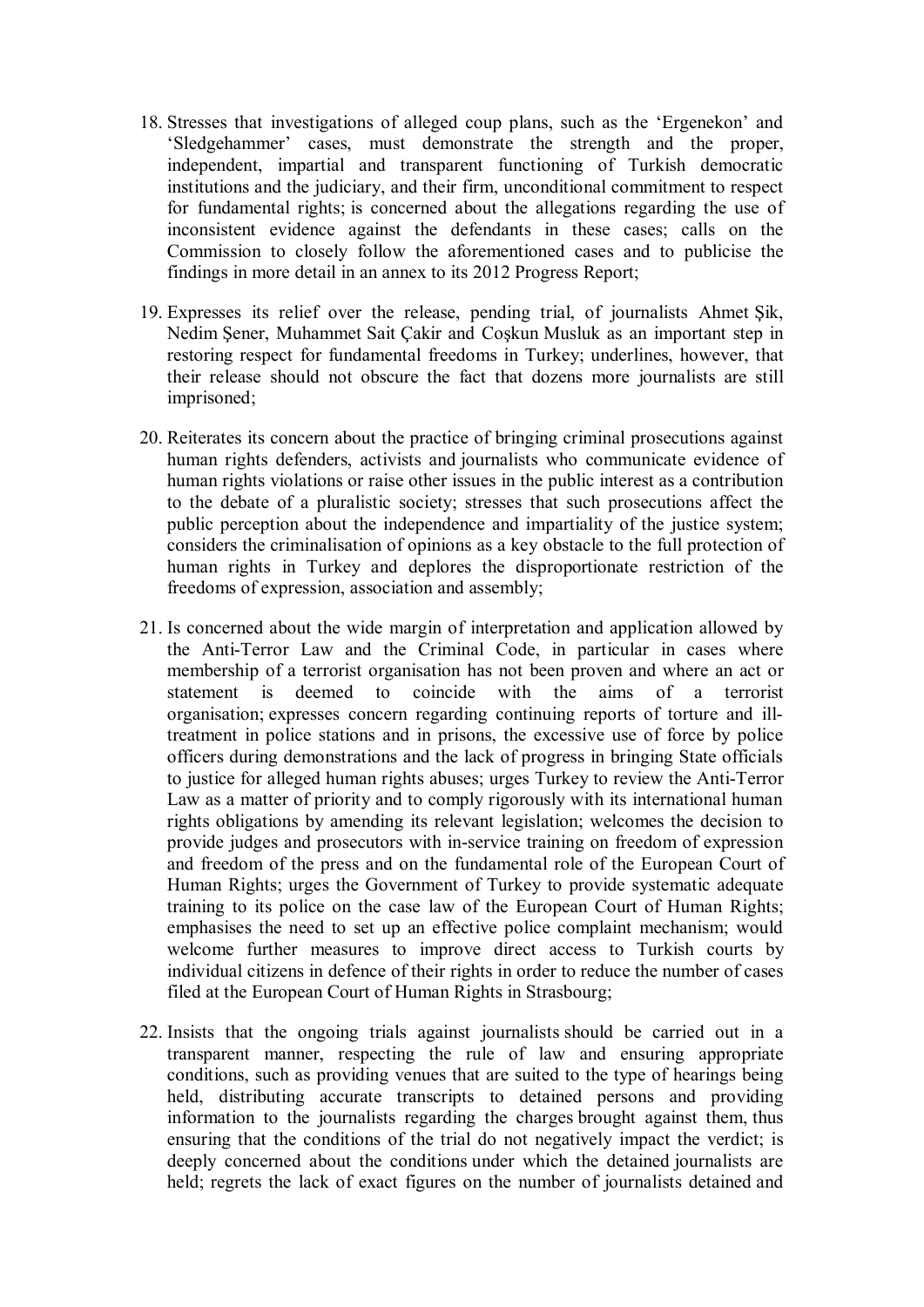the number of cases currently opened against journalists; calls on the Turkish authorities to make this information available to the public;

- 23. Recalls that freedom of expression and media pluralism are at the heart of European values and that a truly democratic, free and pluralistic society requires true freedom of expression; recalls that freedom of expression is applicable not only to information or ideas that are favourably received or regarded as inoffensive, but also, in accordance with the European Convention on Human Rights, to those that offend, shock or disturb the State or any section of the population; regrets that a number of legal provisions, such as Articles 301 and 318, Article 220(6) in combination with Article 314(2) and Articles 285 and 288 of the Penal Code as well as Articles 6 and 7(2) of the Anti-Terror Law continue to limit freedom of expression; underlines measures should be taken as a matter of utmost urgency to abolish legislation providing for disproportionately high fines on the media – leading in some cases to their closure or to self-censorship by journalists or their editors – and to reform Law 5651/2007 on the internet, which limits freedom of expression, restricts citizens' right of access to information and allows website bans of disproportionate scope and duration; reiterates, therefore, its previous calls to finalise the review of the legal framework on freedom of expression and to bring it into line with the European Convention on Human Rights and the case law of the European Court on Human Rights without delay;
- 24. Expresses its support for the Commission's new approach as regards tackling issues related to the judiciary and fundamental rights and to justice and home affairs early on in the negotiation process, with the opening of related chapters on the basis of clear and detailed action plans, and the closing of such chapters as the very last ones on the basis of fully convincing good track records; believes that, given the vital importance of continued reform of the judicial system in Turkey and full respect for human rights and fundamental freedoms, in particular freedom of expression and freedom of the press, renewed efforts should be made for the delivery of the screening report under Chapter 23 on Judiciary and Fundamental Rights; calls on the Commission, in line with the positive agenda, to consider steps conducive to the opening of Chapter 24 on Justice and Home Affairs;
- 25. Urges Turkey to recognise the right to conscientious objection to compulsory military service, in line with the decision of the European Court of Human Rights in the case of Erçep v. Turkey; notes with concern the non-implementation of the 2006 judgment of the European Court of Human Rights in the case of Ulke v. Turkey requiring the enactment of legislation to prevent the repeated prosecution of conscientious objectors for their refusal to perform military service;
- 26. Welcomes the implementation of almost all the recommendations made in the 2005 evaluation reports by the Council of Europe Group of States against Corruption (GRECO); underlines the need for further progress on legislation and general measures against corruption and calls for an increase in the strength and independence of institutions involved in the fight against corruption; encourages the government to implement the remaining GRECO recommendations;
- 27. Urges the full application of constitutional provisions guaranteeing the right to hold demonstrations and asks the Ministry of the Interior to complete the revision of the law on meetings and demonstrations;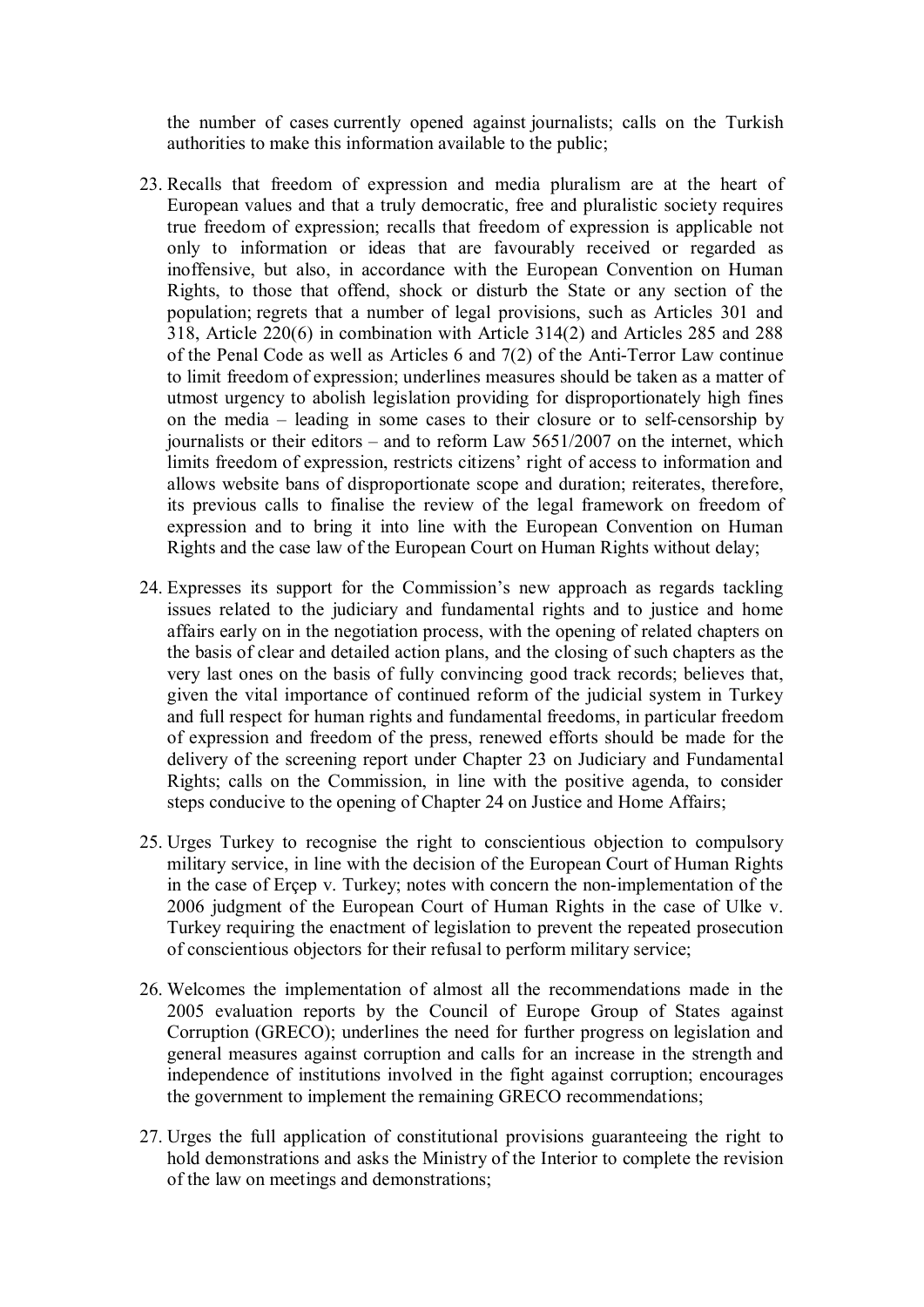- 28. Welcomes the adoption in August 2011 of new legislation amending the February 2008 law on foundations and broadening the scope of the restoration of the property rights of all non-Muslim communities, and stresses the need to ensure its full implementation; recalls, however, the urgent need to continue vital and substantial reform in the area of freedom of thought, conscience and religion, in particular by enabling religious communities to obtain legal personality, by eliminating all restrictions on the training, appointment and succession of clergy, by recognising Alevi places of worships and by complying with the relevant judgments of the European Court of Human Rights and reflecting the opinions of the Venice Commission in the legal framework, and the need to fully recognise the rights of all religious communities; calls on the Government of Turkey to ensure that the Saint Gabriel monastery, founded in 397 AD, is not deprived of its lands, and that it is protected in its entirety;
- 29. Recalls that education plays a pivotal role in the process of building an inclusive and diverse society built on respect for religious communities and minorities; urges the Government of Turkey to pay special attention to educational materials in schools, which should reflect ethnic and religious plurality and plurality of beliefs in Turkish society, eliminate discrimination and prejudice and promote the full acceptance of all religious communities and minorities, and stresses the need for unbiased learning materials; welcomes the establishment of the Gender Equality Commission within the Ministry of Education; notes with relief the release of students who had been unjustly imprisoned for 18 months after they called for free education;
- 30. Reiterates the need to strengthen cohesion among Turkish regions and between rural and urban areas; highlights, in this connection, the particular role of education and the need to tackle persistent and substantial regional disparities in the quality of education and enrolment rates;
- 31. Calls on the Government of Turkey to honour its commitment to high schooling rates and ensure that the new education reform reflects the need to keep children, particularly girls in rural areas, in the school system beyond minimum schooling and to give children the opportunity to make decisions on their educational paths at an age at which they are able to make informed choices;
- 32. Encourages the government to make gender equality a priority of its reform efforts, tackling poverty amongst women and increasing women's social inclusion and participation in the labour market; reiterates its proposal to proceed with the introduction of a system of reserved quotas in order to ensure a meaningful presence of women at all levels in business, the public sector and politics; welcomes the government's efforts to increase the schooling of girls, as a result of which the gender gap in primary education is almost closed, and calls on the government to take all the necessary measures to diminish the gender gap in secondary education too; welcomes also the increased number of women in the TGNA after the election in June 2011 and calls on political parties to further strengthen women's active engagement and participation in politics;
- 33. Welcomes Turkey's signing and ratification of the Council of Europe Convention on Preventing and Combating Violence Against Women and Domestic Violence on 24 November 2011; urges the government to adopt a zero-tolerance policy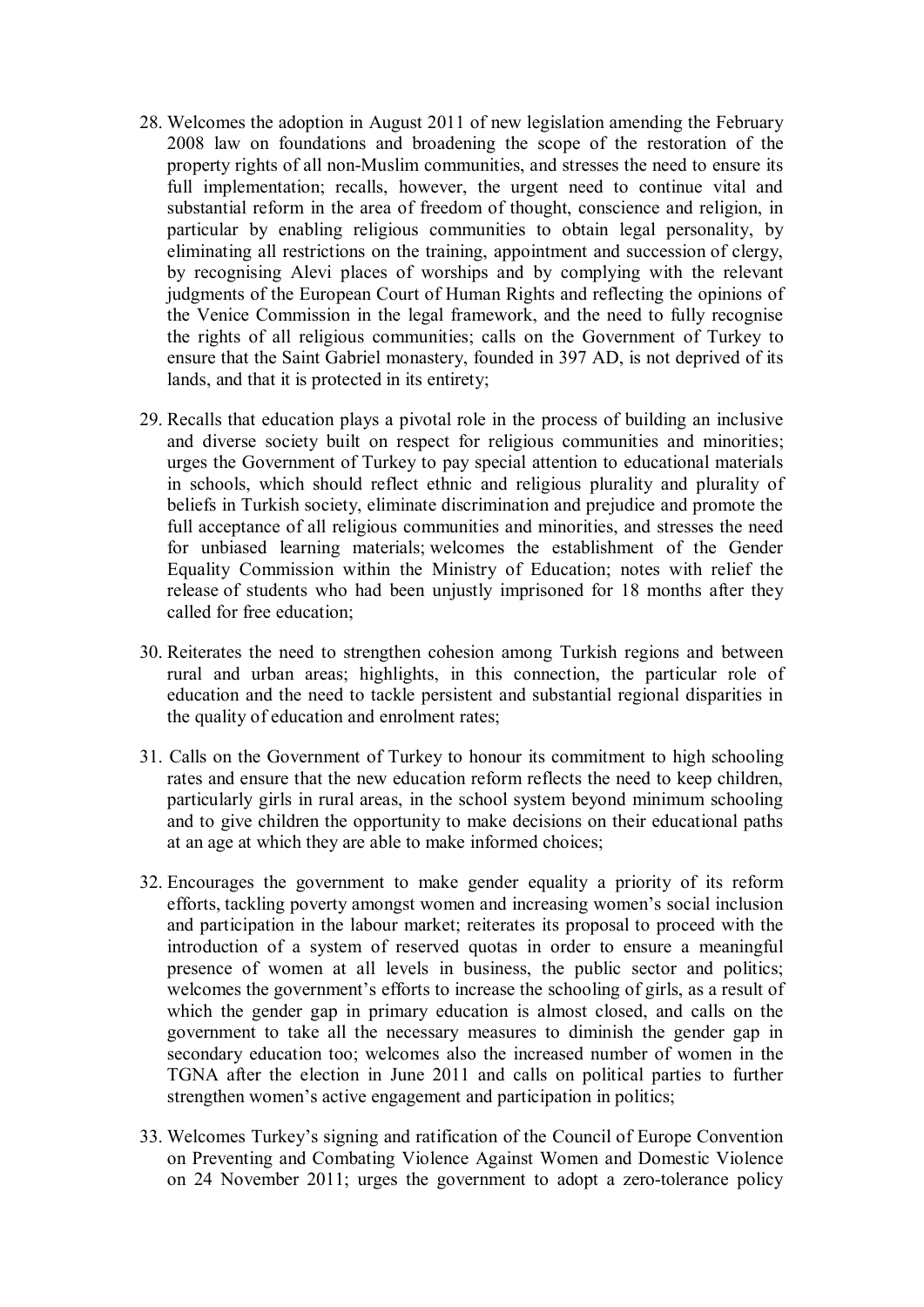towards violence against women and to continue to step up its preventive efforts at all levels in the fight against 'honour killings', domestic violence and the phenomenon of forced marriages and child brides, in particular by cooperating and reaching a broad consensus with women rights groups, by amending Law No 4320 on the Protection of the Family to ensure a broad scope of application regardless of marital status and the nature of the relationship between the victim and the aggressor, including effective legal remedies and protection mechanisms, by closely monitoring the implementation of Law No 4320 by the police, by effectively monitoring full compliance by municipalities with the obligation to provide sufficient shelters for women and minors in danger, by ensuring the security of shelters, employing adequate service personnel, and by putting in place a system of follow-up assistance for women and minors leaving the shelters, in order to provide them with appropriate psychological support, judicial assistance and health care and the capacity to reintegrate socially and economically into society; welcomes the efforts by the Ministry for Family and Social Policies to increase the number and quality of shelters and its decision to allow private entities also to open shelters as an additional resource for women and minors in danger; welcomes the recent Circular No18 of the High Council of Judges and Prosecutors, which stipulates that the implementation of protection measures in domestic violence cases will no longer be delayed until proceedings are completed; welcomes the efforts of the Government of Turkey to enhance cooperation on gender mainstreaming between State authorities;

- 34. Is concerned about the disproportionally high poverty rate among children; calls on Turkey to develop a comprehensive strategy to combat child poverty and child labour; welcomes the ratification of the Council of Europe Convention on the Protection of Children against Sexual Exploitation and Sexual Abuse; urges Turkey to step up its efforts to fight domestic violence against children;
- 35. Urges the Government to ensure that equality, regardless of gender, gender identity, racial or ethnic origin, religion or belief, disability, age or sexual orientation, is guaranteed by the law and effectively enforced, including respect by the police; calls on the Government of Turkey to align Turkish law with the *acquis communautaire* and to adopt legislation establishing an anti-discrimination and equality board; notes the need for further action to be taken against homophobia, and any kind of discrimination, harassment or violence on grounds of sexual orientation or gender identity, notably by including these grounds in anti-discrimination law; expresses deep concern at the regular prosecution of LGBT people on the basis of the Law on Misdemeanours and provisions on 'immoral behaviour'; reiterates its call on the Government of Turkey to instruct the Turkish Armed Forces to end their classification of homosexuality as a 'psychosexual illness';
- 36. Calls on Turkey to demonstrate resilience and intensify its efforts towards a political solution to the Kurdish issue and asks all political forces to work in alliance towards the goal of reinforced political dialogue and a process of further political, cultural and socio-economic inclusion and participation of citizens of Kurdish origin, in order to guarantee the rights to freedom of expression, association and assembly; considers, in this connection, that the right to education in one's native language is essential; calls on the Government of Turkey to step up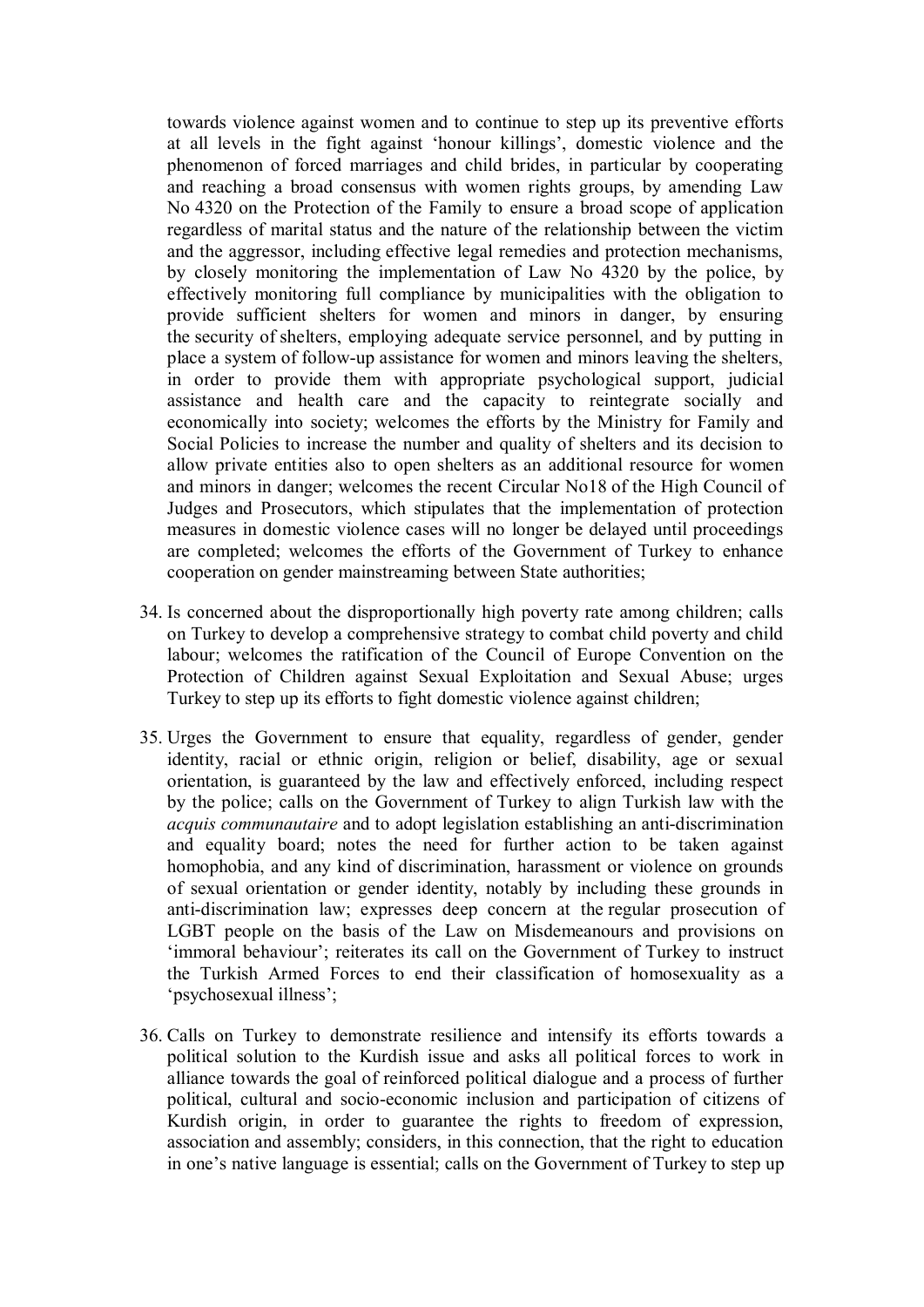its efforts to further promote socio-economic development in the south-east; takes the view that the constitutional reform provides a very useful framework to promote a democratic opening; recalls that a political solution can only be built upon an open and truly democratic debate on the Kurdish issue and expresses concern at the large number of cases launched against writers and journalists writing on the Kurdish issue and the arrest of several Kurdish politicians, locally elected mayors and members of municipal councils, lawyers, protestors and human rights defenders in connection with the KCK trial and other police operations; calls on the Government of Turkey to create the peaceful basis for political figures of Kurdish origin to have a free and pluralistic debate; underlines the importance of promoting discussion of the Kurdish issue within the democratic institutions, particularly the TGNA;

- 37. Strongly condemns the recent attacks against European offices of the Turkish newspapers and calls for coordinated investigation into these attacks;
- 38. Welcomes and expects the speedy implementation of the recent declaration of the Government of Turkey to reopen a Greek minority school on the island of Gökçeada (Imbros), which constitutes a positive step towards the preservation of the bicultural character of the Turkish islands of Gökçeada (Imbros) and Bozcaada (Tenedos), in line with Resolution 1625 (2008) of the Parliamentary Assembly of the Council of Europe; notes, however, that further steps are needed in order to address the problems encountered by members of the Greek minority, particularly with regard to their property rights;
- 39. Stresses the urgent need to bring the legal framework on labour and trade union rights into line with EU standards, Council of Europe instruments and ILO conventions and to apply them fully in practice, as the removal of all obstacles to the full exercise of such rights will ensure that the current strong economic progress goes hand in hand with a broader distribution in Turkish society of the wealth generated by economic growth, thereby generating more growth potential; encourages all parties within the Economic and Social Council, therefore, to strep up their commitment and cooperation, so as to achieve the benchmarks for the opening of Chapter 19 on Social Policy and Employment;
- 40. Expresses its concern at the practice of bringing criminal prosecutions against trade unionists, particularly in the education sector, who are active in seeking better working, educational and living conditions and who report human rights violations in the interests of workers and the public at large and as a contribution to a pluralistic society;
- 41. Calls on the Government of Turkey to promote the active and full involvement of consumer organisations in the legislative and policy consultation process on consumer protection and take all necessary measures to support and strengthen the consumer movement; encourages consumer organisations to join forces in order to increase their representativeness;
- 42. Welcomes the diversification of Turkey's energy market, but also encourages the Government of Turkey to properly examine the risk and liability regarding current nuclear power plant projects, such as the one in Akkuyu; stresses, in this regard, the need to preserve the natural, cultural and archaeological heritage, in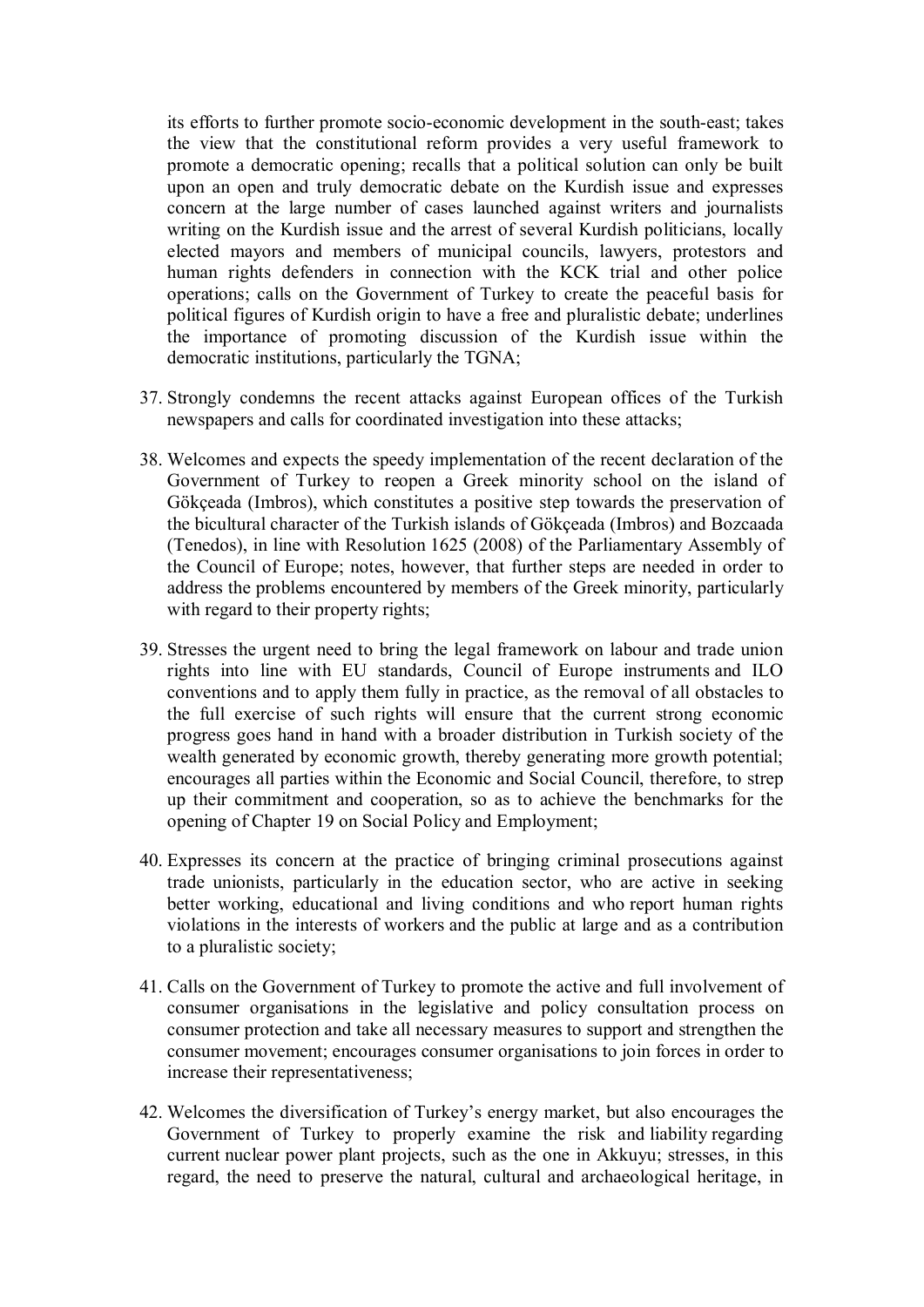full compliance with European standards;

#### *Building good neighbourly relations*

- 43. Strongly supports the ongoing negotiations on the reunification of Cyprus under the auspices of the Secretary-General of the United Nations; stresses that a fair and viable settlement of the Cyprus issue must now be reached as a matter of urgency and calls on Turkey and all the parties concerned to work intensively and with good will for a comprehensive agreement; calls on the Government of Turkey to begin withdrawing its forces from Cyprus and to transfer Famagusta to the United Nations in accordance with Resolution 550 (1984) of the United Nations Security Council; calls, in parallel, on the Republic of Cyprus to open the port of Famagusta under EU customs supervision in order to promote a positive climate for the successful solution of the ongoing reunification negotiations and allow Turkish Cypriots to trade directly in a legal manner that is acceptable to all;
- 44. Encourages Turkey to intensify its support for the Committee on Missing Persons in Cyprus;
- 45. Calls on Turkey to refrain from any new settlement of Turkish citizens on Cyprus, as this would continue to change the demographic balance and reduce the allegiance of its citizens on the island to a future common state based on its common past;
- 46. Regrets Turkey's statements that it will freeze relations with the Presidency of the European Union in the second half of 2012 if a solution to the Cyprus issue is not found by then; recalls that the European Union is based on the principles of sincere cooperation and mutual solidarity amongst all its Member States and that as a candidate country Turkey must commit to serene relations with the European Union and all its Member States; further recalls that the Presidency of the Council of the European Union is provided for in the Treaty on European Union;
- 47. Calls on Turkey to allow political dialogue between the EU and NATO by lifting its veto on EU-NATO cooperation including Cyprus, and consequently calls on the Republic of Cyprus to lift its veto on Turkey's participation in the European Defence Agency;
- 48. Takes note of the continuing intensified efforts by Turkey and Greece to improve their bilateral relations; considers it regrettable, however, that the casus belli threat declared by the Turkish Grand National Assembly against Greece has not yet been withdrawn and believes that the improvement of bilateral relations between the two countries should lead to the withdrawal of this threat; urges the Government of Turkey to end the repeated violation of Greek airspace and Turkish military aircraft flights over Greek islands;
- 49. Emphasises that the United Nations Convention on the Law of the Sea (UNCLOS) has been signed by the EU, the 27 Member States and all other candidate countries and that it is part of the *acquis communautaire*; calls, therefore, on the Government of Turkey to sign and ratify it without further delay; recalls the full legitimacy of the Republic of Cyprus' exclusive economic zone, in accordance with UNCLOS;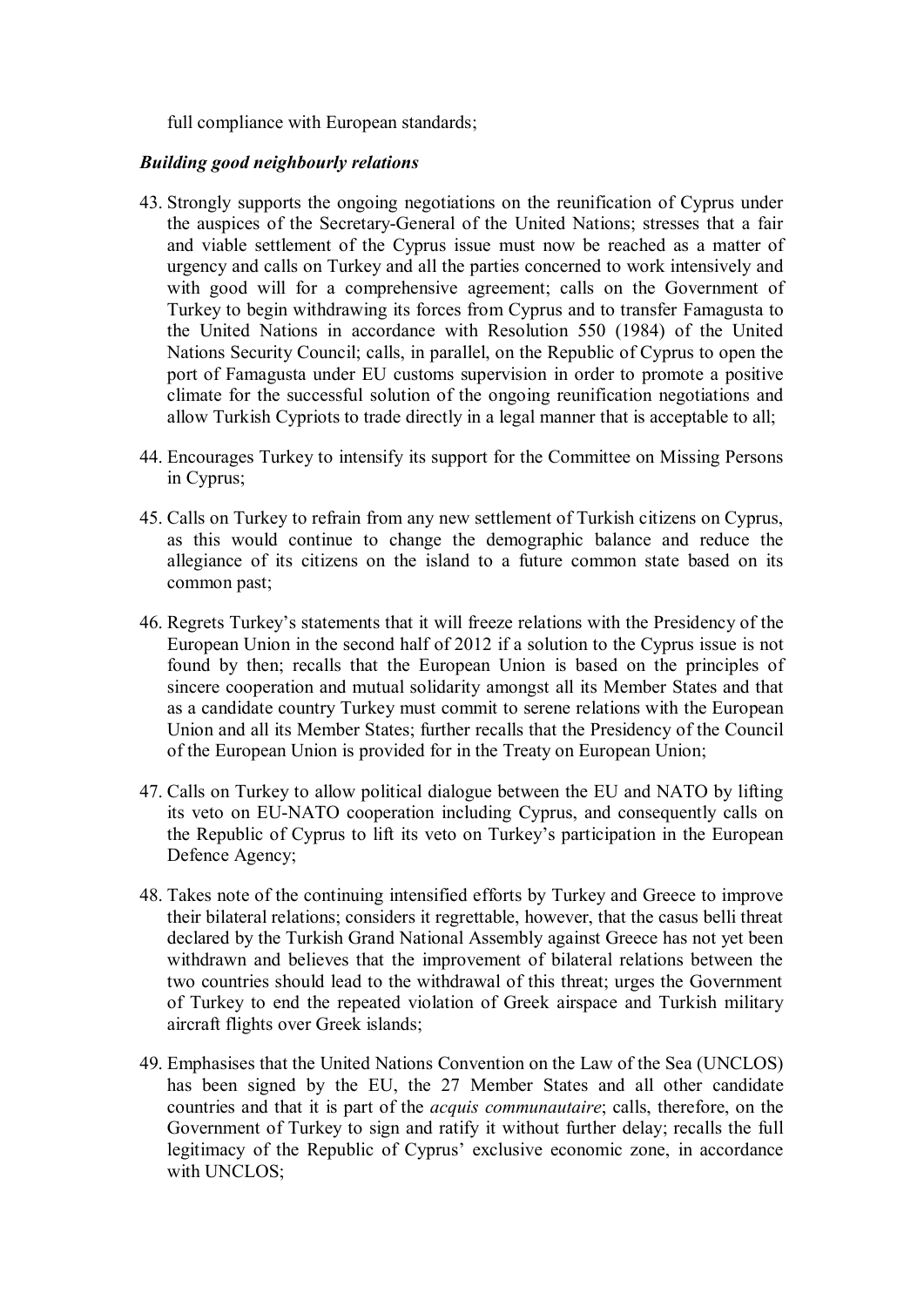- 50. Urges Turkey and Armenia to proceed to a normalisation of their relations by ratifying, without preconditions, the protocols and by opening the border;
- 51. Considers that Turkey is an important EU partner in the Black Sea region, which is of strategic importance to the EU; calls on Turkey to support and actively contribute to the implementation of EU policies and programmes in this region;

### *Advancing EU-Turkey cooperation*

- 52. Deplores Turkey's refusal to fulfil its obligation of full, non-discriminatory implementation of the Additional Protocol to the EC-Turkey Association Agreement towards all Member States; recalls that this refusal continues to deeply affect the process of negotiations, and calls on the Government of Turkey to implement the protocol in full without further delay;
- 53. Stresses that the EU-Turkey Customs Union has enabled Turkey to reach a high level of alignment in the area of the free movement of goods and continues to boost bilateral trade between the EU and Turkey, which totalled EUR 103 billion in 2010; notes, however, that Turkey is not implementing the Customs Union fully and maintains legislation that violates its commitments on removing technical barriers to trade such as import licences, restrictions on imports of goods from third countries in free circulation in the EU, State aid, enforcement of intellectual property rights, requirements for the registration of new pharmaceutical products and discriminatory tax treatment;
- 54. Reiterates its firm and strong condemnation of the continuing terrorist violence by the PKK, which is on the EU list of terrorist organisations and expresses its full solidarity with Turkey; calls on the Member States, in close coordination with the EU counter-terrorism coordinator and Europol and with due regard for human rights, fundamental freedoms and international law, to intensify cooperation with Turkey in the fight against terrorism and in the fight against organised crime as a source of financing of terrorism; calls on the Commission and the Member States to facilitate adequate informative dialogue and exchanges of information with Turkey on extradition requests by Turkey, which cannot be taken further on legal or procedural grounds;
- 55. Regrets the delay in bringing to the TGNA legislation to protect the rights of refugees and asylum-seekers; expresses concern regarding the continuing reports of persons being returned to countries where they may face the risk of torture or other human rights abuses following arbitrary denial of access to the asylum procedure;
- 56. Welcomes the progress that Turkey has made in the area of renewable energy and supports further efforts to increase the use of renewable energy sources in all sectors; highlights Turkey's renewable energy potential, significant solar, wind and geothermal resources and the potential for the EU to import renewable electricity from Turkey via long distance high-voltage direct current transmission lines, thereby contributing not just to the energy security of the EU, but also the EU's renewable energy objectives;
- 57. Recalls Turkey's central role as the EU energy corridor for Caucasian and Caspian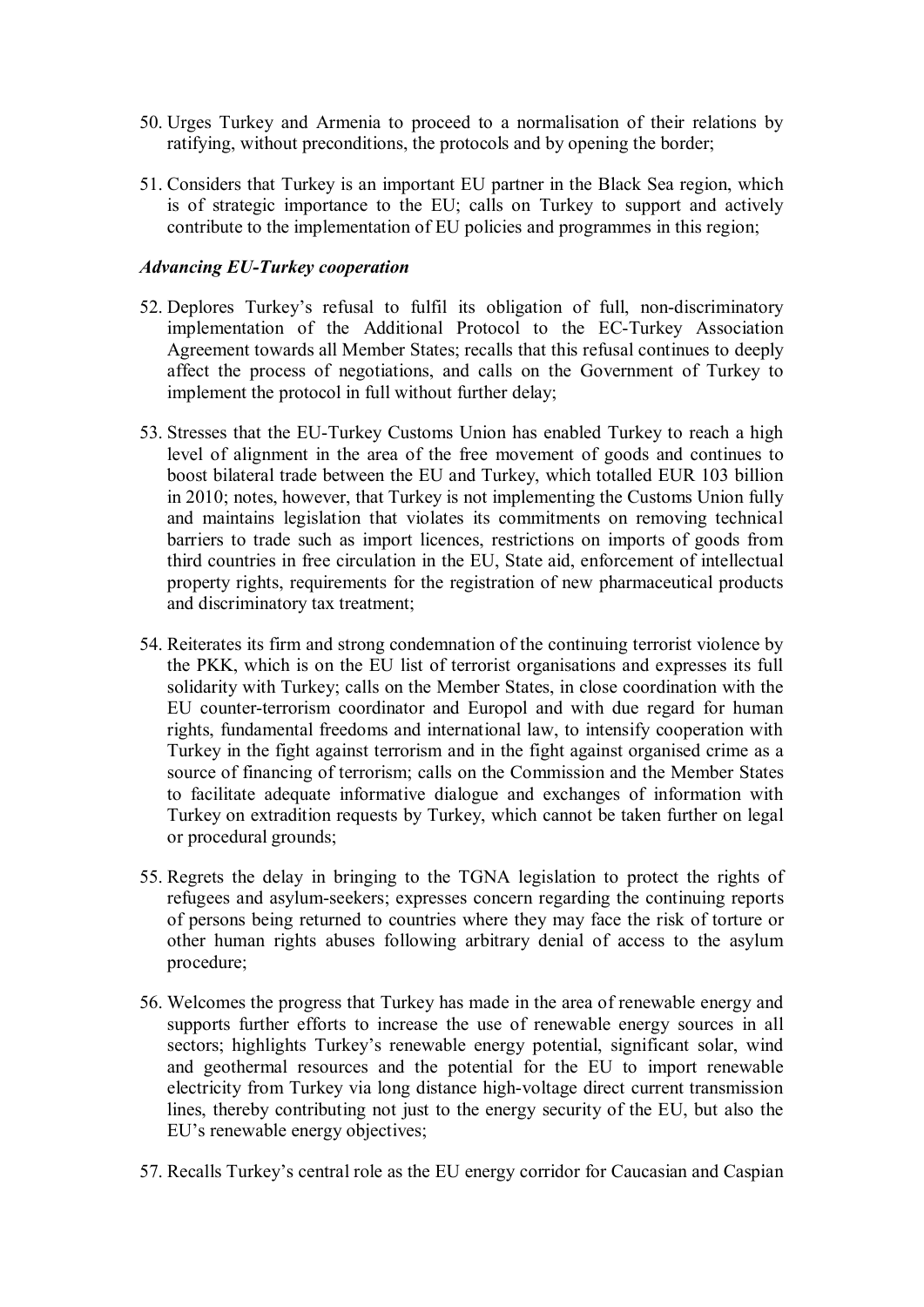oil and gas resources and its strategic proximity to Iraq and its developing crude oil market; stresses the strategic role of the planned Nabucco pipeline and other gas pipelines, such as the ITGI (Interconnector Turkey-Greece-Italy) gas transit corridor for the energy security of the European Union; believes that, in view of Turkey's strategic role and potential, including for EU investment and further cooperation with the EU, initial consideration should be given to the value of opening negotiations on Chapter 15 on energy with a view to furthering the EU-Turkey strategic dialogue on energy;

- 58. Stresses Turkey's strategic role, politically and geographically, for the foreign policy of the European Union and its neighbourhood policy; emphasises Turkey's role as an important regional player in the Middle East, the Western Balkans, Afghanistan/Pakistan, the Southern Caucasus, Central Asia and the Horn of Africa and Turkey's role as a source of inspiration for democratising Arab States in significant policy areas covering political and economic reform and institution building; expresses its support for the efforts made by Turkey to contribute to the furthering of high level dialogue and cooperation between Afghanistan and Pakistan and welcomes the Istanbul process initiated to enhance regional cooperation between Afghanistan and its neighbours; supports Turkey's firm stance on and commitment to democratic forces in Syria and recalls its important role in the protection of Syrian refugees; asks the Commission, the Member States and the international community to support Turkey's efforts to cope with the growing humanitarian dimension of the Syrian crisis; calls on the EU and Turkey to reinforce their existing political dialogue on foreign policy choices and objectives of mutual interest; encourages Turkey to develop its foreign policy in the framework of dialogue and coordination with the EU and to progressively align its foreign policy with that of the EU, with a view to creating valuable synergies and reinforcing the potential for a positive impact;
- 59. Recalls the importance of close coordination and cooperation between Turkey and the EU on the issue of nuclear proliferation in Iran and believes that Turkey can play an important and constructive role in facilitating and promoting dialogue with Iran on a solution without delay and in ensuring full support for the sanctions against Iran;
- 60. Recalls Turkey's ambition to inspire and assist democratic transitions and socioeconomic reforms in the Southern neighbourhood; notes that participation of Turkish institutions and non-governmental organisations in ENP instruments would generate unique synergy effects, especially in areas such as institution building, and socio-economic and civil society development; believes that practical cooperation ought to be complemented by a structured dialogue between the EU and Turkey in order to coordinate their respective neighbourhood policies;
- 61. Welcomes the ratification by Turkey of the Optional Protocol to the UN Convention against Torture (OPCAT) on 27 September 2011 and invites Turkey to rapidly implement its requirements into national law; urges the adoption of a domestic implementing mechanism without delay; asks Turkey to give international observers access to its prisons;
- 62. Renews its call on the Government of Turkey to sign and submit for ratification the Statute of the International Criminal Court, thus further increasing Turkey's